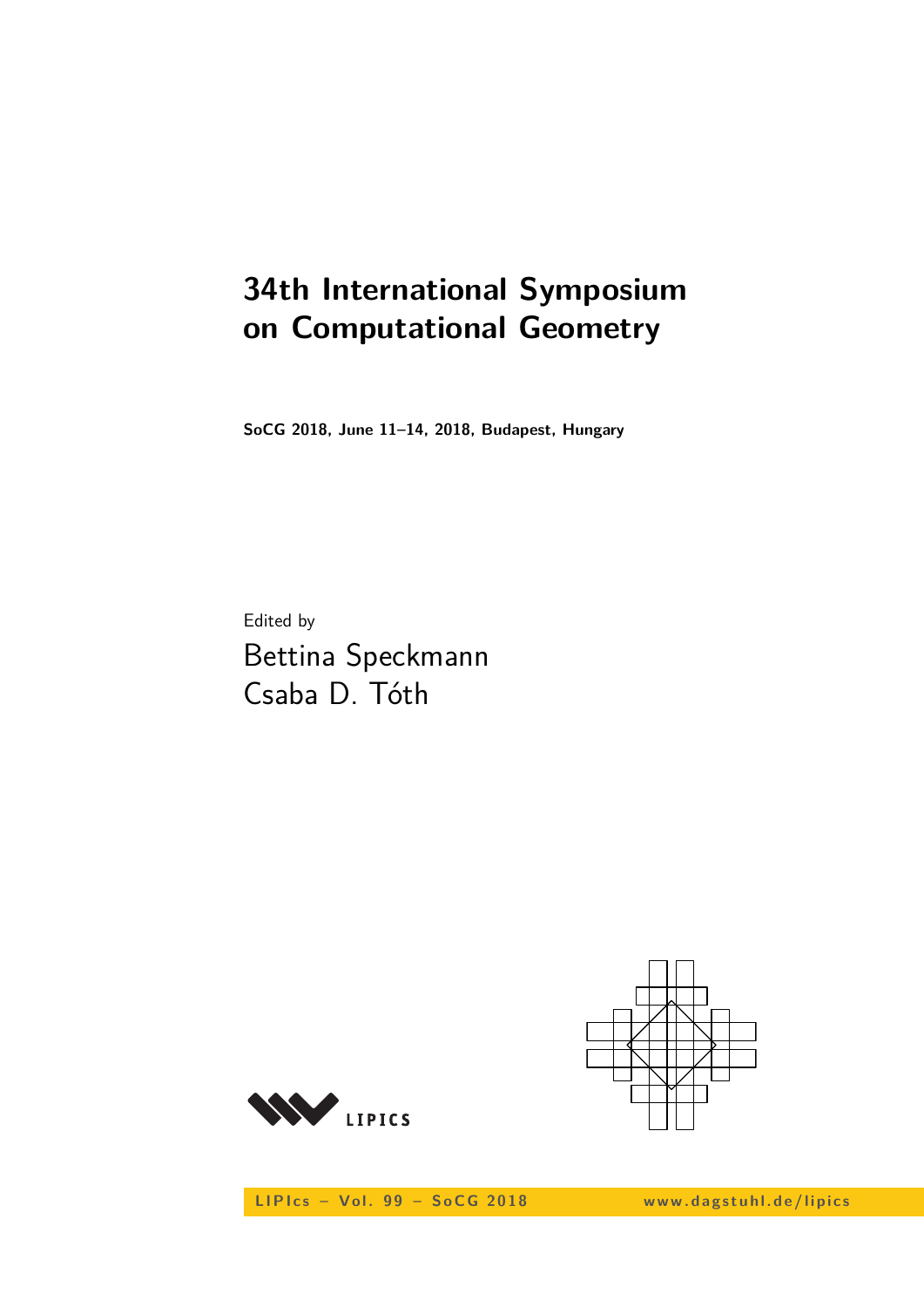**Editors** 

| Bettina Speckmann  | Csaba D. Tóth        |
|--------------------|----------------------|
| TU Eindhoven       | Cal State Northridge |
| Eindhoven          | Los Angeles, CA      |
| The Netherlands    | USA                  |
| b.speckmann@tue.nl | csaba.toth@csun.edu  |

#### ACM Classification 2012

Theory of computation  $\rightarrow$  Computational geometry, Mathematics of computing  $\rightarrow$  Combinatorics, Theory of computation  $\rightarrow$  Design and analysis of algorithms

#### **[ISBN 978-3-95977-066-8](http://www.dagstuhl.de/dagpub/978-3-95977-066-8)**

Published online and open access by

Schloss Dagstuhl – Leibniz-Zentrum für Informatik GmbH, Dagstuhl Publishing, Saarbrücken/Wadern, Germany. Online available at [http://www.dagstuhl.de/dagpub/978-3-95977-066-8.](http://www.dagstuhl.de/dagpub/978-3-95977-066-8)

Publication date June 2018

Bibliographic information published by the Deutsche Nationalbibliothek The Deutsche Nationalbibliothek lists this publication in the Deutsche Nationalbibliografie; detailed bibliographic data are available in the Internet at [http://dnb.d-nb.de.](http://dnb.d-nb.de)

#### License

 $\odot$ 

This work is licensed under a Creative Commons Attribution 3.0 Unported license (CC-BY 3.0): http://creativecommons.org/licenses/by/3.0/legalcode.

In brief, this license authorizes each and everybody to share (to copy, distribute and transmit) the work under the following conditions, without impairing or restricting the authors' moral rights: Attribution: The work must be attributed to its authors.

The copyright is retained by the corresponding authors.

Digital Object Identifier: [10.4230/LIPIcs.SoCG.2018.0](http://dx.doi.org/10.4230/LIPIcs.SoCG.2018.0)

**[ISBN 978-3-95977-066-8](http://www.dagstuhl.de/dagpub/978-3-95977-066-8) [ISSN 1868-8969](http://drops.dagstuhl.de/lipics)<http://www.dagstuhl.de/lipics>**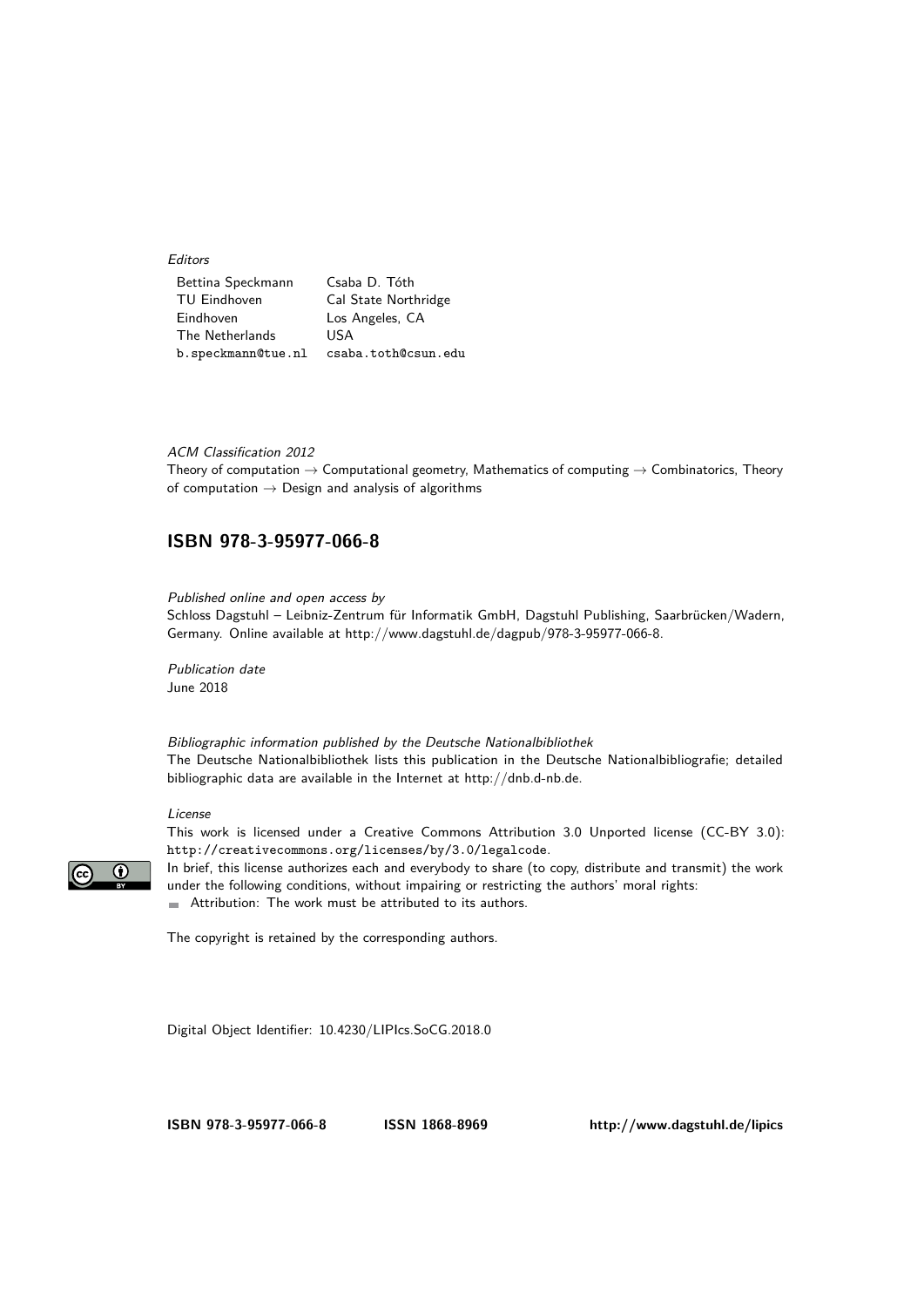#### LIPIcs – Leibniz International Proceedings in Informatics

LIPIcs is a series of high-quality conference proceedings across all fields in informatics. LIPIcs volumes are published according to the principle of Open Access, i.e., they are available online and free of charge.

#### Editorial Board

- **Luca Aceto** (*Chair*, Gran Sasso Science Institute and Reykjavik University)
- Susanne Albers (TU München)  $\equiv$
- Chris Hankin (Imperial College London)  $\blacksquare$
- Deepak Kapur (University of New Mexico)  $\equiv$
- Michael Mitzenmacher (Harvard University)  $\sim$
- Madhavan Mukund (Chennai Mathematical Institute)  $\overline{\phantom{a}}$
- Anca Muscholl (University Bordeaux)  $\blacksquare$
- Catuscia Palamidessi (INRIA)  $\overline{a}$
- Raimund Seidel (Saarland University and Schloss Dagstuhl Leibniz-Zentrum für Informatik)  $\blacksquare$
- Thomas Schwentick (TU Dortmund)  $\overline{a}$
- Reinhard Wilhelm (Saarland University)  $\sim$

#### **[ISSN 1868-8969](http://www.dagstuhl.de/dagpub/1868-8969)**

#### **<http://www.dagstuhl.de/lipics>**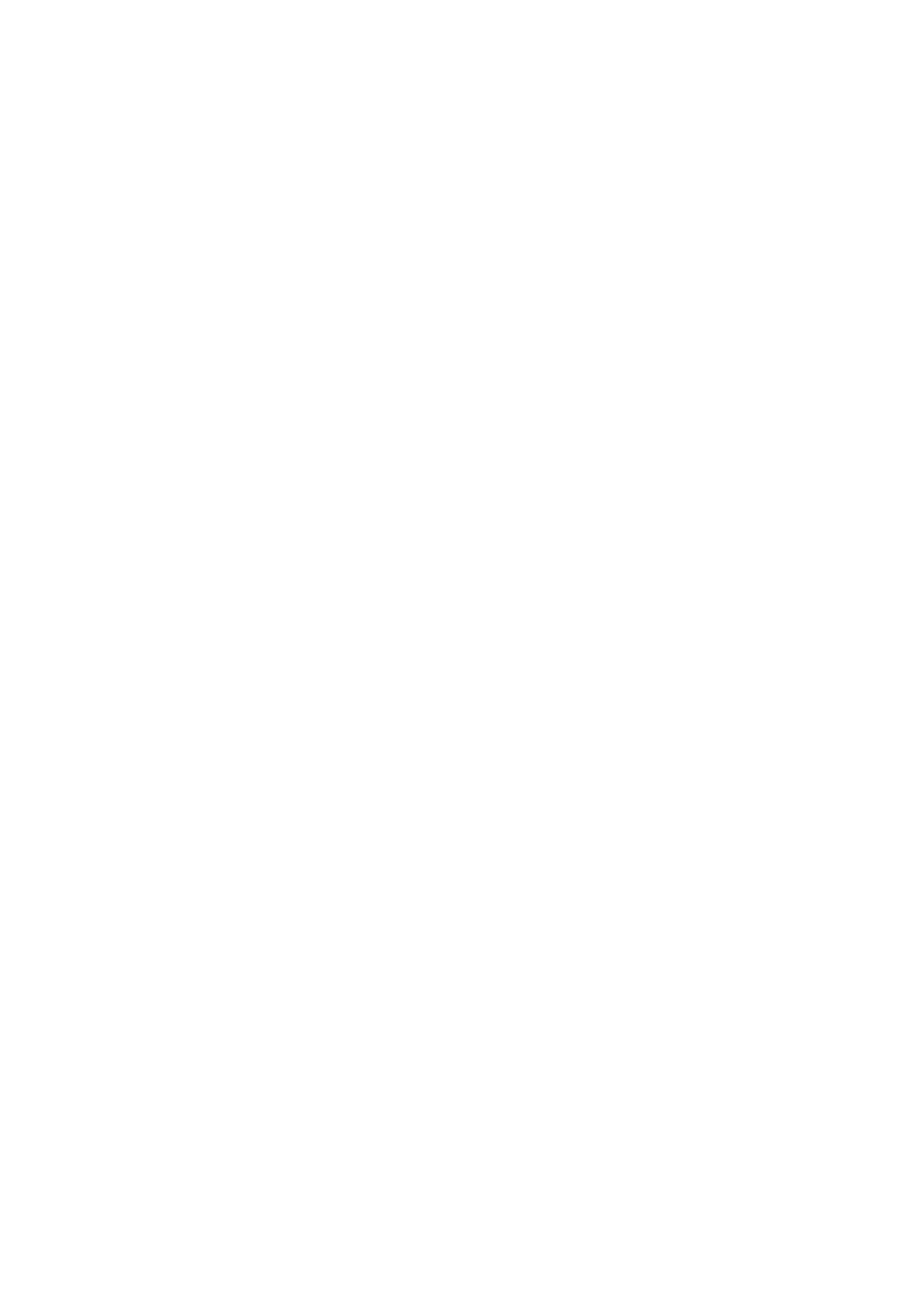## **Contents**

| Foreword                                                                     |           |
|------------------------------------------------------------------------------|-----------|
| Bettina Speckmann, Csaba D. Tóth, and Xavier Goaoc                           | xi        |
| Conference Organization                                                      |           |
|                                                                              | xiii      |
| Additional Reviewers                                                         |           |
|                                                                              | <b>XV</b> |
| Acknowledgement of Support                                                   | xix       |
|                                                                              |           |
| Invited Talk — Stories Are Not Just Words: How Visualization Helps Us to     |           |
| Explain, Reason, Explore and Remember                                        |           |
|                                                                              | xxi       |
| Invited Talk — Circle Squaring and Other Combinatorial Problems in Geometric |           |
| Measure Theory                                                               |           |
|                                                                              | xxiii     |

### **Papers**

| $1:1-1:16$   |
|--------------|
| $2:1-2:12$   |
| $3:2-3:15$   |
| $4:1-4:14$   |
| $5:1 - 5:13$ |
| $6:1-6:13$   |
| $7:1 - 7:15$ |
|              |

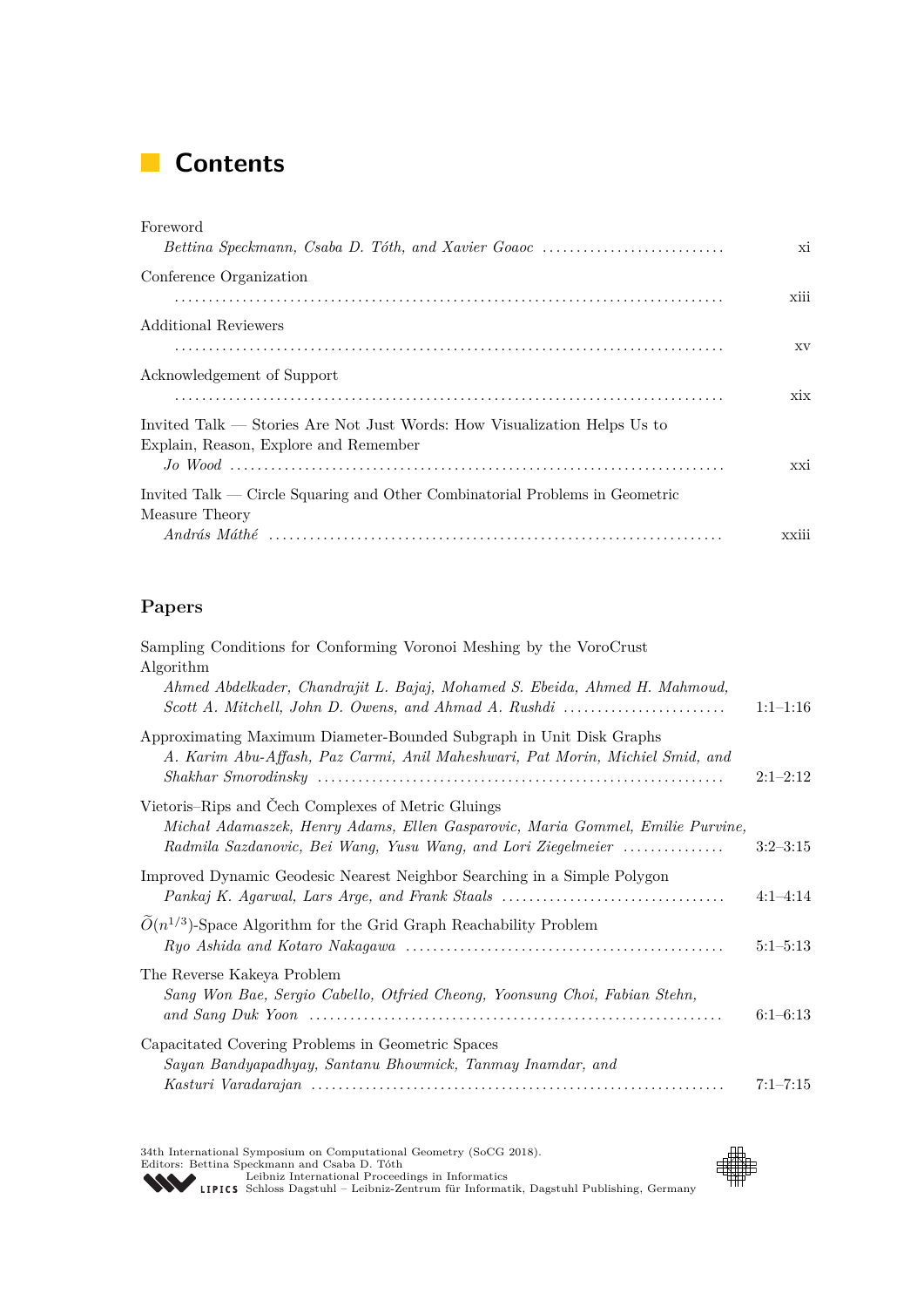| Faster Algorithms for some Optimization Problems on Collinear Points<br>Ahmad Biniaz, Prosenjit Bose, Paz Carmi, Anil Maheshwari, Ian Munro, and                                                                                        | $8:1 - 8:14$   |
|-----------------------------------------------------------------------------------------------------------------------------------------------------------------------------------------------------------------------------------------|----------------|
| Local Criteria for Triangulation of Manifolds<br>Jean-Daniel Boissonnat, Ramsay Dyer, Arijit Ghosh, and Mathijs Wintraecken                                                                                                             | $9:1-9:14$     |
| The Reach, Metric Distortion, Geodesic Convexity and the Variation of Tangent<br><b>Spaces</b><br>Jean-Daniel Boissonnat, André Lieutier, and Mathijs Wintraecken                                                                       | $10:1-10:14$   |
| Orthogonal Terrain Guarding is NP-complete                                                                                                                                                                                              | $11:1-11:15$   |
| QPTAS and Subexponential Algorithm for Maximum Clique on Disk Graphs<br>Édouard Bonnet, Panos Giannopoulos, Eun Jung Kim, Paweł Rzążewski, and                                                                                          | $12:1-12:15$   |
| Computational Complexity of the Interleaving Distance<br>Håvard Bakke Bjerkevik and Magnus Bakke Botnan                                                                                                                                 | $13:1-13:15$   |
| Sheaf-Theoretic Stratification Learning                                                                                                                                                                                                 | $14:1 - 14:14$ |
| Realizations of Indecomposable Persistence Modules of Arbitrarily Large<br>Dimension                                                                                                                                                    | $15:1 - 15:13$ |
| Approximating the Distribution of the Median and other Robust Estimators on<br>Uncertain Data<br>Kevin Buchin, Jeff M. Phillips, and Pingfan Tang                                                                                       | $16:1-16:14$   |
| Consistent Sets of Lines with no Colorful Incidence<br>Boris Bukh, Xavier Goaoc, Alfredo Hubard, and Matthew Trager  17:1–17:14                                                                                                         |                |
| The HOMFLY-PT Polynomial is Fixed-Parameter Tractable                                                                                                                                                                                   | $18:1 - 18:14$ |
| Practical Volume Computation of Structured Convex Bodies, and an Application<br>to Modeling Portfolio Dependencies and Financial Crises<br>Ludovic Calès, Apostolos Chalkis, Ioannis Z. Emiris, and Vissarion Fisikopoulos . 19:1–19:15 |                |
| Subquadratic Encodings for Point Configurations<br>Jean Cardinal, Timothy M. Chan, John Iacono, Stefan Langerman, and                                                                                                                   | $20:1-20:14$   |
| Algorithms for Low-Distortion Embeddings into Arbitrary 1-Dimensional Spaces<br>Timothy Carpenter, Fedor V. Fomin, Daniel Lokshtanov, Saket Saurabh, and                                                                                | $21:1-21:14$   |
| Fast Approximation and Exact Computation of Negative Curvature Parameters<br>of Graphs<br>Jérémie Chalopin, Victor Chepoi, Feodor F. Dragan, Guillaume Ducoffe,                                                                         | $22:1-22:15$   |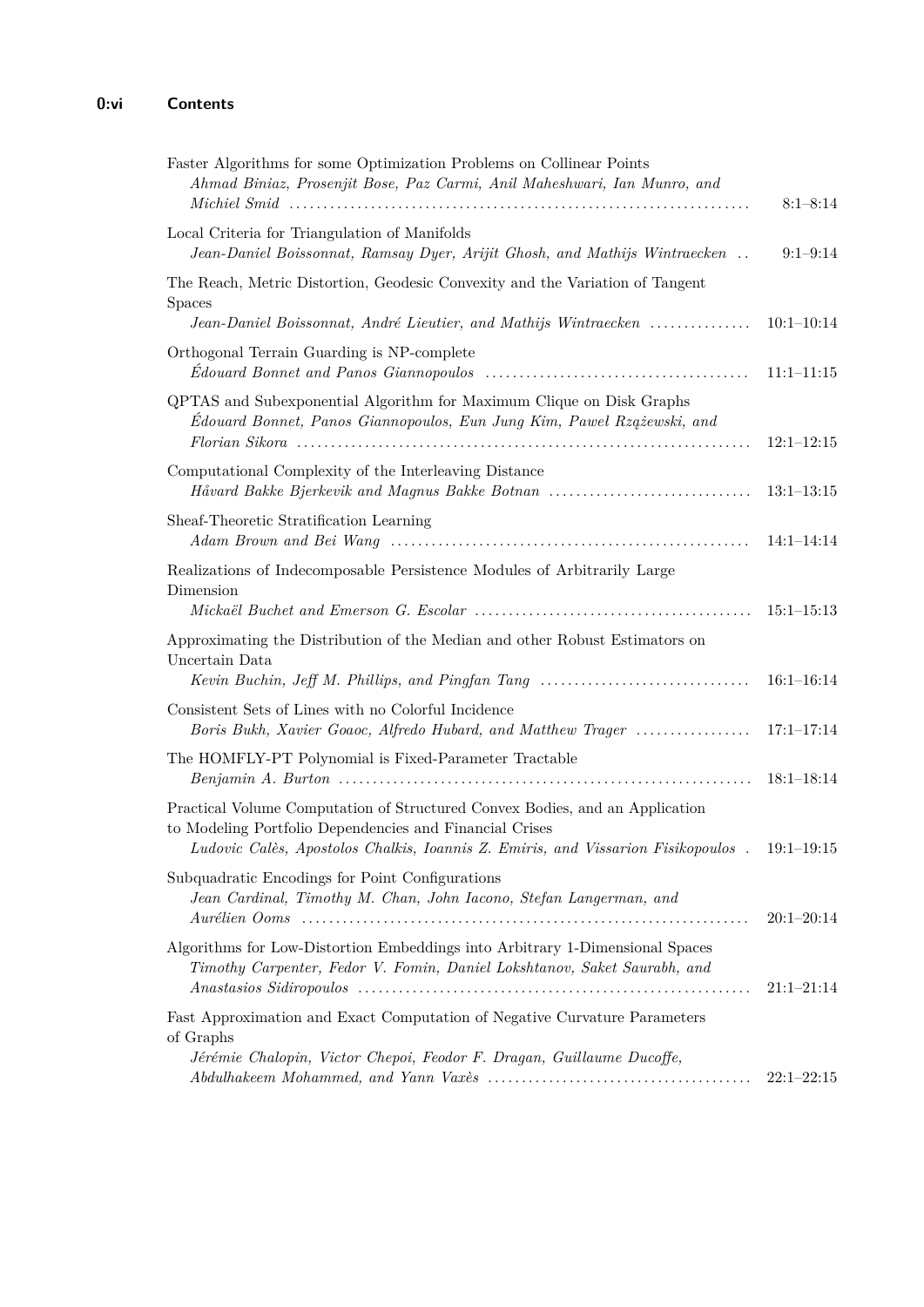#### **Contents 0:vii**

| Tree Drawings Revisited                                                                                                                                                       | $23:1-23:15$   |
|-------------------------------------------------------------------------------------------------------------------------------------------------------------------------------|----------------|
| Approximate Shortest Paths and Distance Oracles in Weighted Unit-Disk Graphs                                                                                                  | $24:1 - 24:13$ |
| Dynamic Planar Orthogonal Point Location in Sublogarithmic Time                                                                                                               | $25:1-25:15$   |
| The Density of Expected Persistence Diagrams and its Kernel Based Estimation                                                                                                  | $26:1 - 26:15$ |
| Embedding Graphs into Two-Dimensional Simplicial Complexes<br>Éric Colin de Verdière, Thomas Magnard, and Bojan Mohar                                                         | $27:1 - 27:14$ |
| On the Complexity of Closest Pair via Polar-Pair of Point-Sets<br>Roee David, Karthik C. S., and Bundit Laekhanukit                                                           | $28:1-28:15$   |
| Coordinated Motion Planning: Reconfiguring a Swarm of Labeled Robots with<br>Bounded Stretch<br>Erik D. Demaine, Sándor P. Fekete, Phillip Keldenich, Christian Scheffer, and | $29:1 - 29:15$ |
| 3D Snap Rounding<br>Olivier Devillers, Sylvain Lazard, and William J. Lenhart                                                                                                 | $30:1 - 30:14$ |
| Graph Reconstruction by Discrete Morse Theory                                                                                                                                 | $31:1 - 31:15$ |
| Computing Bottleneck Distance for 2-D Interval Decomposable Modules                                                                                                           | $32:1 - 32:15$ |
| Structure and Generation of Crossing-Critical Graphs<br>Zdeněk Dvořák, Petr Hliněný, and Bojan Mohar                                                                          | $33:1 - 33:14$ |
| The Multi-cover Persistence of Euclidean Balls                                                                                                                                | $34:1 - 34:14$ |
| Smallest Enclosing Spheres and Chernoff Points in Bregman Geometry<br>Herbert Edelsbrunner, Žiga Virk, and Hubert Wagner                                                      | $35:1 - 35:13$ |
| Near Isometric Terminal Embeddings for Doubling Metrics                                                                                                                       | $36:1 - 36:15$ |
| Products of Euclidean Metrics and Applications to Proximity Questions among<br>Curves                                                                                         |                |
|                                                                                                                                                                               | $37:1 - 37:14$ |
| Rainbow Cycles in Flip Graphs<br>Stefan Felsner, Linda Kleist, Torsten Mütze, and Leon Sering                                                                                 | $38:1 - 38:14$ |
| Hanani-Tutte for Approximating Maps of Graphs                                                                                                                                 | $39:1 - 39:15$ |
| The $\mathbb{Z}_2$ -Genus of Kuratowski Minors                                                                                                                                | $40:1 - 40:14$ |

**S o C G 2 0 1 8**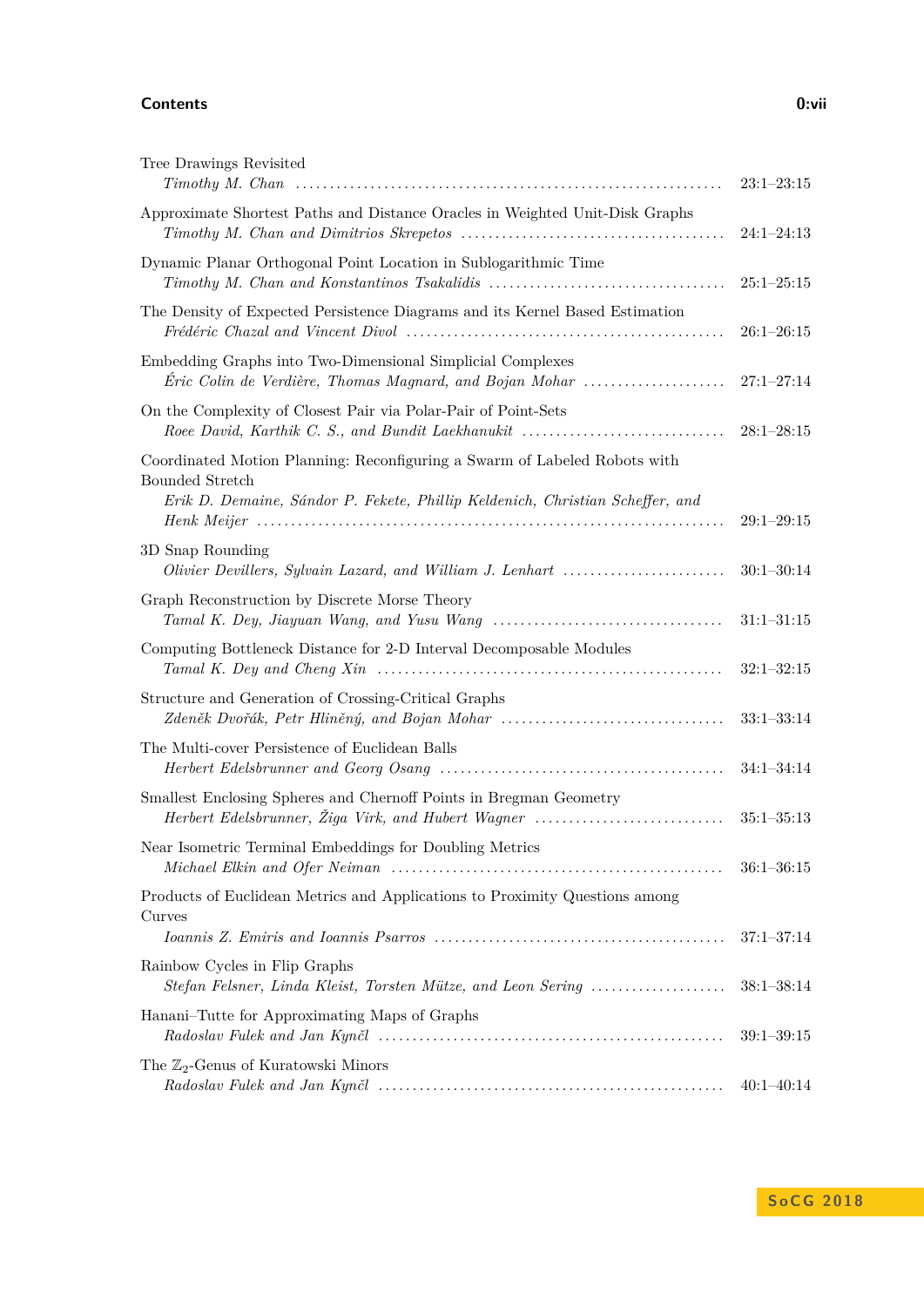### **0:viii Contents**

| Shellability is NP-Complete<br>Xavier Goaoc, Pavel Paták, Zuzana Patáková, Martin Tancer, and Uli Wagner                                           | $41:1-41:16$   |
|----------------------------------------------------------------------------------------------------------------------------------------------------|----------------|
| Optimal Morphs of Planar Orthogonal Drawings                                                                                                       | $42:1 - 42:14$ |
| Computational Topology and the Unique Games Conjecture                                                                                             | $43:1 - 43:16$ |
| Solving Large-Scale Minimum-Weight Triangulation Instances to Provable<br>Optimality                                                               | $44:1 - 44:14$ |
| Dynamic Smooth Compressed Quadtrees<br>Ivor Hoog v.d., Elena Khramtcova, and Maarten Löffler                                                       | $45:1 - 45:15$ |
| On the Treewidth of Triangulated 3-Manifolds<br>Kristóf Huszár, Jonathan Spreer, and Uli Wagner                                                    | $46:1 - 46:15$ |
| On Partial Covering For Geometric Set Systems                                                                                                      | $47:1 - 47:14$ |
| Optimality of Geometric Local Search                                                                                                               | $48:1 - 48:15$ |
| Odd Yao-Yao Graphs are Not Spanners                                                                                                                | $49:1 - 49:15$ |
| Deletion in Abstract Voronoi Diagrams in Expected Linear Time                                                                                      | $50:1 - 50:14$ |
| From a $(p, 2)$ -Theorem to a Tight $(p, q)$ -Theorem                                                                                              | $51:1 - 51:14$ |
| Coloring Intersection Hypergraphs of Pseudo-Disks                                                                                                  | $52:1 - 52:15$ |
| Minimizing Crossings in Constrained Two-Sided Circular Graph Layouts                                                                               | $53:1 - 53:14$ |
| Discrete Stratified Morse Theory: A User's Guide                                                                                                   | $54:1 - 54:14$ |
| An Optimal Algorithm to Compute the Inverse Beacon Attraction Region<br>Irina Kostitsyna, Bahram Kouhestani, Stefan Langerman, and David Rappaport | $55:1 - 55:14$ |
| On Optimal Polyline Simplification Using the Hausdorff and Fréchet Distance<br>Marc van Kreveld, Maarten Löffler, and Lionov Wiratma               | $56:1 - 56:14$ |
| Graph-Based Time-Space Trade-Offs<br>for Approximate Near Neighbors                                                                                | $57:1 - 57:14$ |
| A Nearly Optimal Algorithm for the Geodesic Voronoi Diagram of Points in a<br>Simple Polygon                                                       |                |
|                                                                                                                                                    | $58:1 - 58:14$ |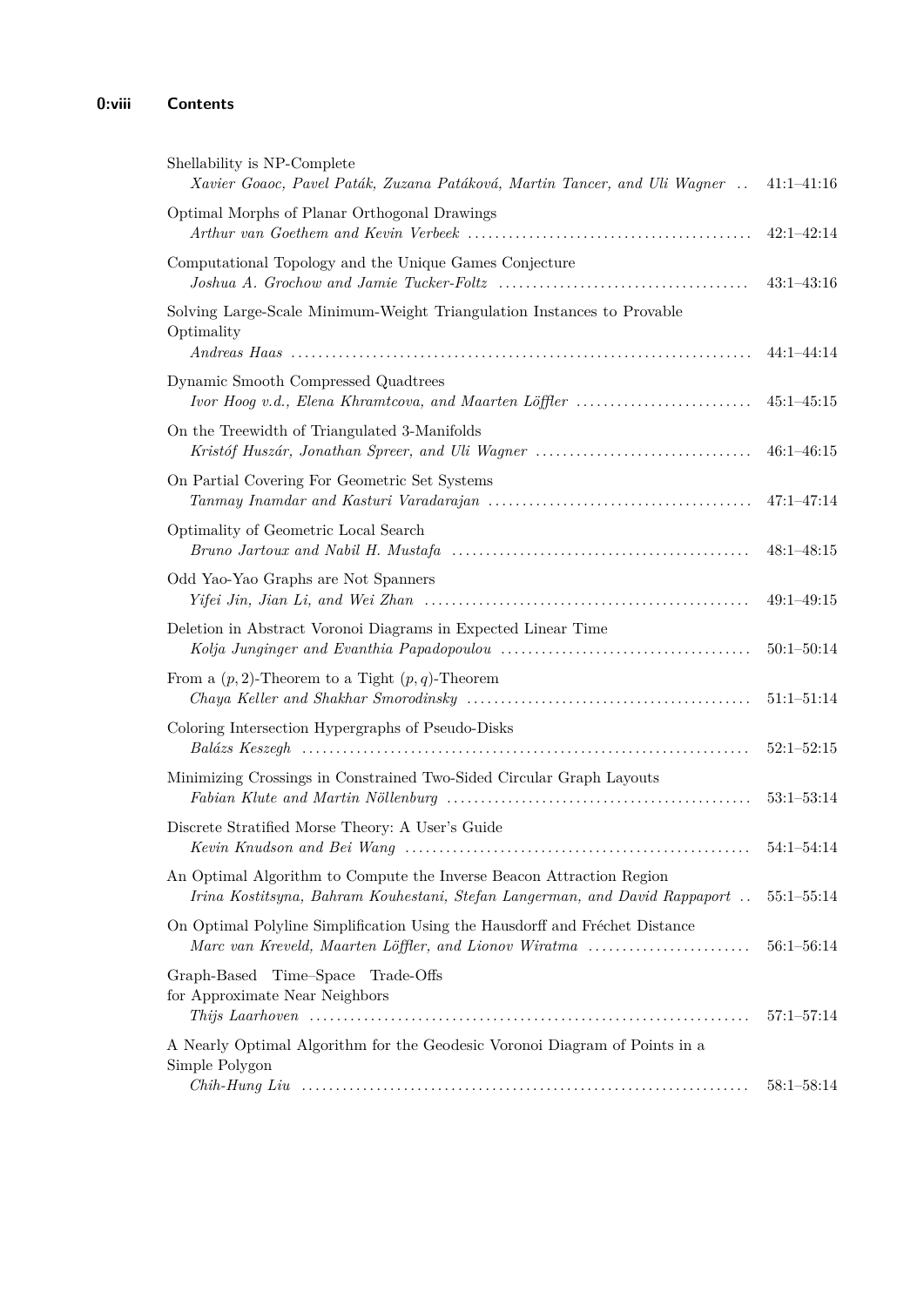#### **Contents 0:ix**

| Further Consequences of the Colorful Helly Hypothesis<br>Leonardo Martínez-Sandoval, Edgardo Roldán-Pensado, and Natan Rubin  | $59:1 - 59:14$ |
|-------------------------------------------------------------------------------------------------------------------------------|----------------|
| Random Walks on Polytopes of Constant Corank                                                                                  | $60:1 - 60:14$ |
| Table Based Detection of Degenerate Predicates in Free Space Construction<br>Victor Milenkovic, Elisha Sacks, and Nabeel Butt | $61:1-61:14$   |
| Approximate Range Queries for Clustering                                                                                      | $62:1 - 62:14$ |
| Point Location in Dynamic Planar Subdivisions                                                                                 | $63:1-63:14$   |
| Edge-Unfolding Nearly Flat Convex Caps                                                                                        | $64:1-64:14$   |
| A Crossing Lemma for Multigraphs                                                                                              | $65:1 - 65:13$ |
| Near-Optimal Coresets of Kernel Density Estimates                                                                             | $66:1 - 66:14$ |
| Optimal Analysis of an Online Algorithm for the Bipartite Matching Problem on<br>a Line                                       | $67:1 - 67:14$ |
| Almost All String Graphs are Intersection Graphs of Plane Convex Sets                                                         | $68:1-68:14$   |
| An Improved Bound for the Size of the Set $A/A + A$                                                                           | $69:1 - 69:12$ |
| Fractal Dimension and Lower Bounds for Geometric Problems                                                                     | $70:1 - 70:14$ |
| The Trisection Genus of Standard Simply Connected PL 4-Manifolds                                                              | $71:1 - 71:13$ |
| An $O(n \log n)$ -Time Algorithm for the k-Center Problem in Trees                                                            | $72:1 - 72:15$ |
| New Bounds for Range Closest-Pair Problems<br>Jie Xue, Yuan Li, Saladi Rahul, and Ravi Janardan                               | $73:1 - 73:14$ |
| Multimedia Exposition                                                                                                         |                |
| Coordinated Motion Planning: The Video<br>Aaron T. Becker, Sándor P. Fekete, Phillip Keldenich, Matthias Konitzny,            | $74:1 - 74:6$  |
| Geometric Realizations of the 3D Associahedron                                                                                |                |

*Satyan L. Devadoss, Daniel D. Johnson, Justin Lee, and Jackson Warley* . . . . . . . . 75:1–75:4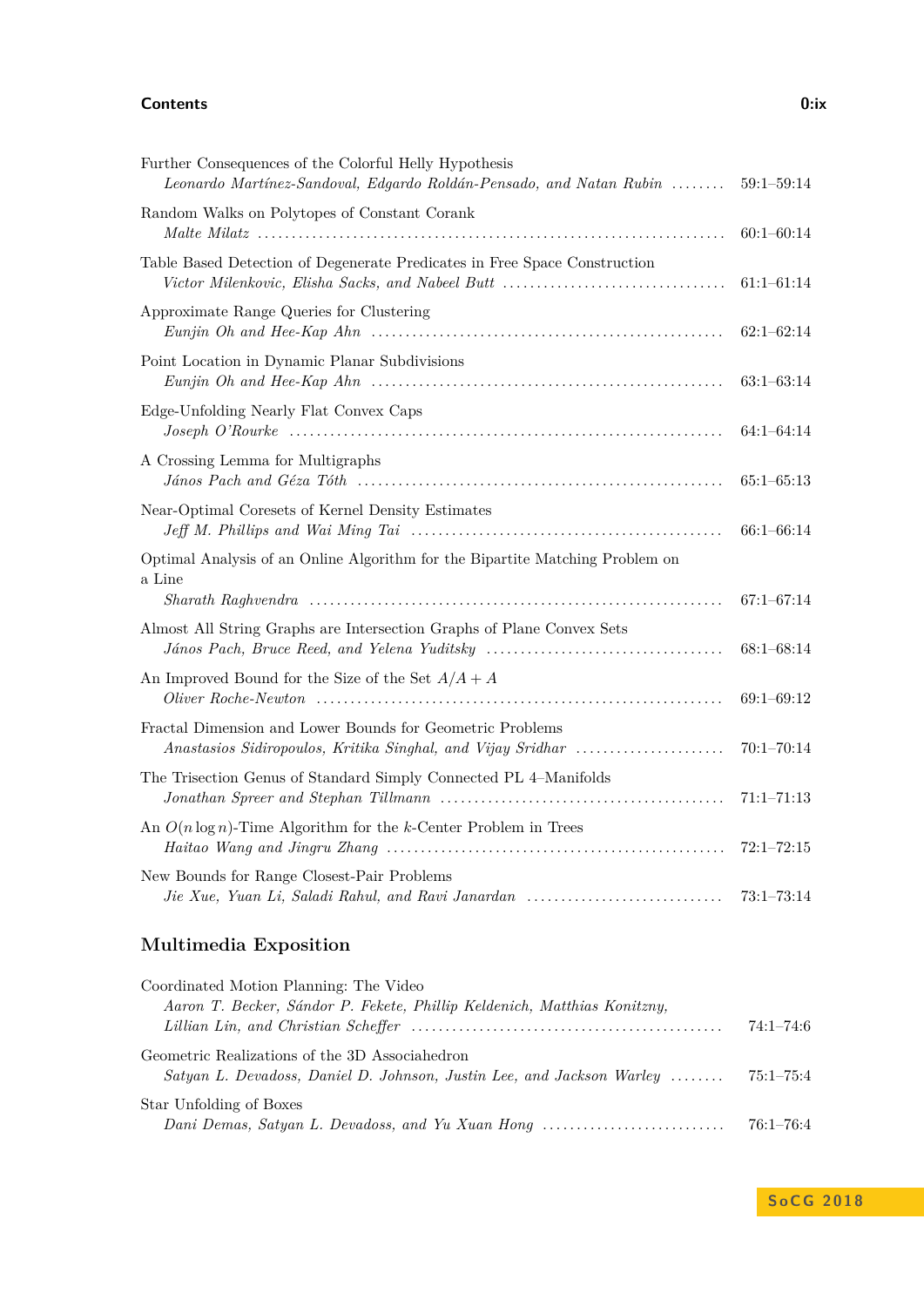#### **0:x Contents**

VoroCrust Illustrated: Theory and Challenges *Ahmed Abdelkader, Chandrajit L. Bajaj, Mohamed S. Ebeida, Ahmed H. Mahmoud, Scott A. Mitchell, John D. Owens, and Ahmad A. Rushdi* . . . . . . . . . . . . . . . . . . . . . . . . 77:1–77:4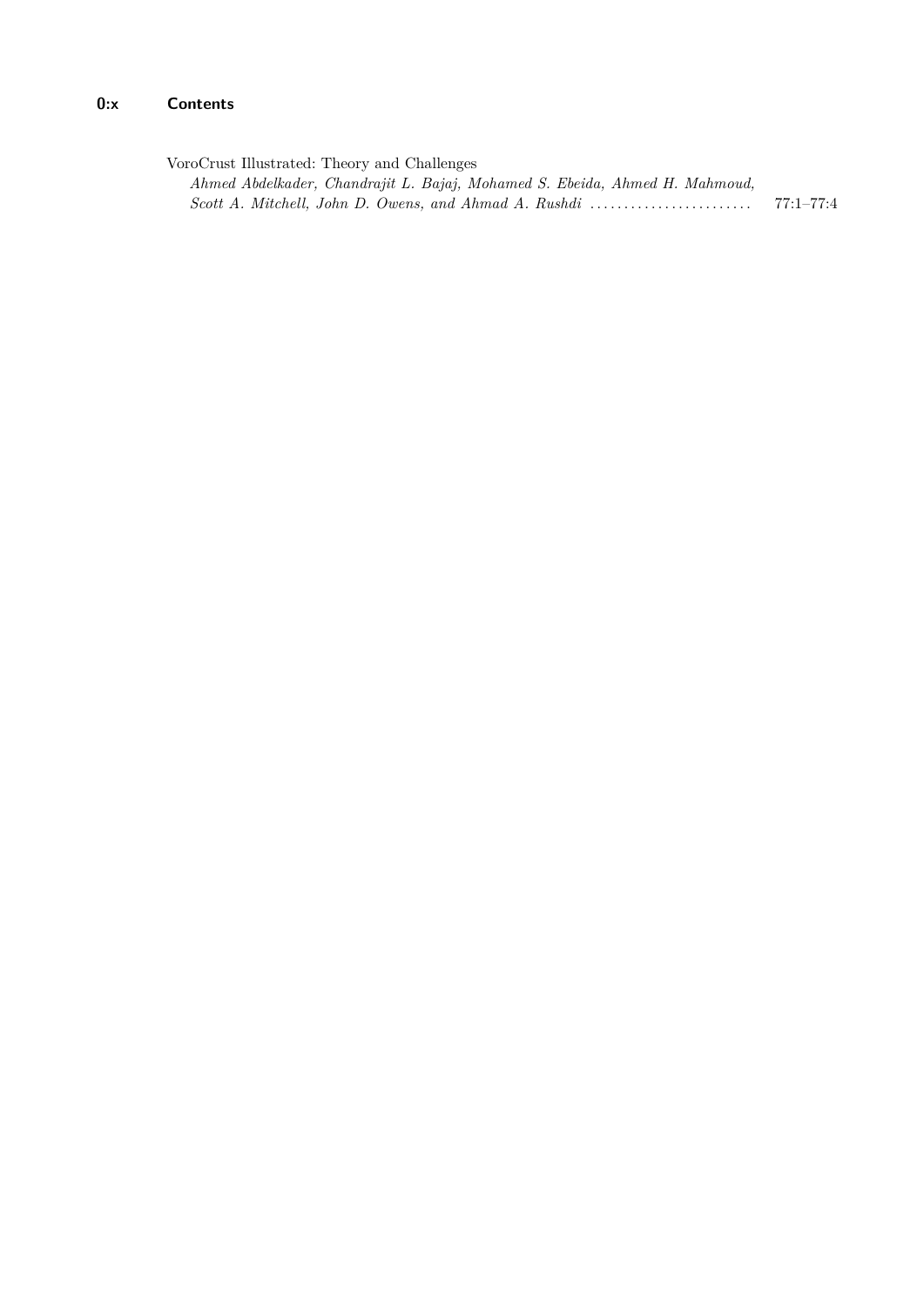### <span id="page-10-0"></span>**Foreword**

The 34th International Symposium on Computational Geometry (SoCG) will be held in Budapest, Hungary, June 11–14, 2018, as part of the Computational Geometry Week. A record number of 206 papers have been submitted to SoCG 2018. After a thorough review process, in which each paper has been evaluated by three or more independent reviewers, the Program Committee accepted 73 papers for presentation at SoCG. These proceedings contain extended abstracts of the accepted papers, limited to 13 pages plus references. If any supporting material (e.g., proofs or experimental details) does not fit in the page limit, the full paper is available at a public repository, which is referenced in the extended abstract.

The Best Paper Award goes to the paper "Shellability is NP-complete" by Xavier Goaoc, Pavel Paták, Zuzana Patáková, Martin Tancer, and Uli Wagner. The Best Student Presentation Award will be determined and announced at the symposium, based on ballots cast by the attendees.

A selection of papers, recommended by the Program Committee, have been invited to forthcoming special issues of *Discrete & Computational Geometry* and the *Journal of Computational Geometry*, dedicated to the best papers of the symposium.

In addition to the technical papers, there were five submissions to the multimedia exposition (three videos and two applets). All five were reviewed and four were accepted for presentation. The extended abstracts that describe these submissions are included in this proceedings volume. The multimedia content can be found at [http:](http://www.computational-geometry.org) [//www.computational-geometry.org](http://www.computational-geometry.org).

We thank the authors of all submitted papers and multimedia presentations. We are grateful to the members of the SoCG Program Committee, the Multimedia Committee, and 340 additional reviewers for their dedication and expertise that ensure the high quality of the papers in these proceedings. We would also like to thank the Proceedings Chair, Wouter Meulemans, for his meticulous work preparing the final proceedings. Many other people contributed to the success of SoCG 2018 and the entire CG Week. We especially thank the local organizers, all members of the Workshop and YRF Committees, and the Computational Geometry Steering Committee.

**Bettina Speckmann** Program Committee, co-chair TU Eindhoven

**Csaba D. Tóth** Program Committee, co-chair Cal State Northridge

**Xavier Goaoc** Multimedia Committee, chair Université Paris-Est Marne-la-Vallée

34th International Symposium on Computational Geometry (SoCG 2018). Editors: Bettina Speckmann and Csaba D. Tóth [Leibniz International Proceedings in Informatics](http://www.dagstuhl.de/lipics/) [Schloss Dagstuhl – Leibniz-Zentrum für Informatik, Dagstuhl Publishing, Germany](http://www.dagstuhl.de)

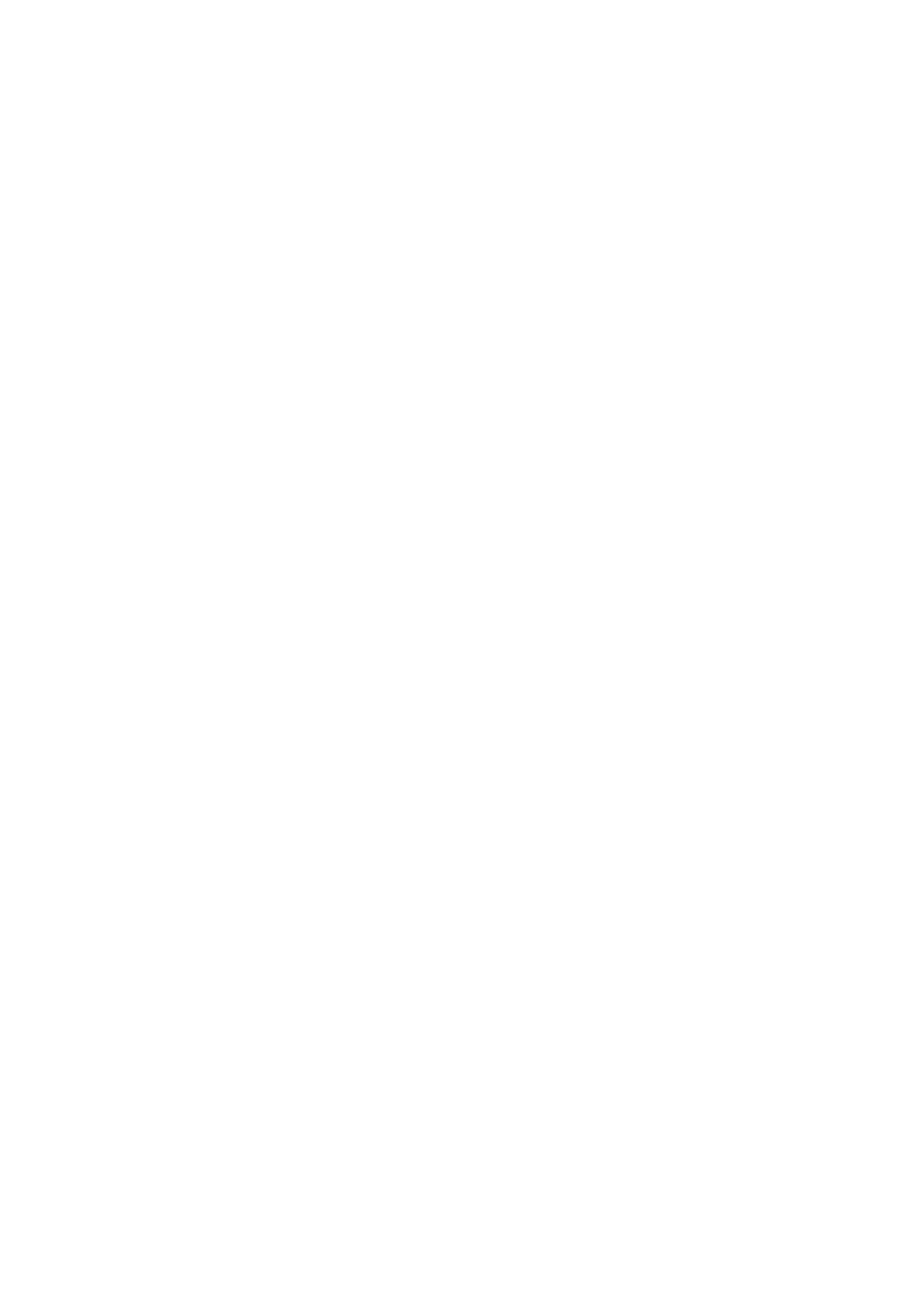### <span id="page-12-0"></span>**Conference Organization**

#### **SoCG Program Committee**

Luis Barba *(ETH Zürich, Switzerland)* Pavle V.M. Blagojević *(FU Berlin, Germany, and Mathematical Institute of SASA, Serbia)* Karl Bringmann *(Max-Planck-Institut für Informatik, Germany)* Siu-Wing Cheng *(Hong Kong University of Science and Technology, China)* Khaled Elbassioni *(Masdar Institute, United Arab Emirates)* Jeff Erickson *(University of Illinois at Urbana-Champaign, USA)* Fabrizio Frati *(Roma Tre University, Italy)* Jie Gao *(Stony Brook University, USA)* Andreas Holmsen *(KAIST, Republic of South Korea)* Minghui Jiang *(Utah State University, USA)* Michael Kerber *(TU Graz, Austria)* David Mount *(University of Maryland, USA)* Elizabeth Munch *(Michigan State University, USA)* Steve Oudot *(INRIA Saclay, France)* Dömötör Pálvölgyi *(Eötvös Loránd University, Hungary)* Benjamin Raichel (*University of Texas at Dallas, USA)* Orit E. Raz *(University of British Columbia, Canada)* Bettina Speckmann *(co-chair, TU Eindhoven, the Netherlands)* Andrew Suk *(University of California, San Diego, USA)* Csaba D. Tóth *(co-chair, California State University Northridge and Tufts University, USA)* Shira Zerbib *(University of Michigan and MSRI, USA)*

#### **SoCG Proceedings Chair**

Wouter Meulemans *(TU Eindhoven, the Netherlands)*

#### **Multimedia Program Committee**

Satyan Devadoss *(University of San Diego, USA)* Anne Driemel *(TU Eindhoven, the Netherlands)* Xavier Goaoc *(chair, Université Paris-Est Marne-la-Vallée, France)* Francis Lazarus *(CNRS, France)* Mira Shalah *(Stanford University, USA)* Frank Staals *(Utrecht University, the Netherlands)* Ileana Streinu *(Smith College, USA)*

#### **Workshop Program Committee**

Maarten Löffler *(Utrecht University, the Netherlands)* Brittany Terese Fasy *(Montana State University, USA)* Suresh Venkatasubramanian *(University of Utah, USA)* Carola Wenk *(chair, Tulane University, USA)*

34th International Symposium on Computational Geometry (SoCG 2018). Editors: Bettina Speckmann and Csaba D. Tóth [Leibniz International Proceedings in Informatics](http://www.dagstuhl.de/lipics/) [Schloss Dagstuhl – Leibniz-Zentrum für Informatik, Dagstuhl Publishing, Germany](http://www.dagstuhl.de)

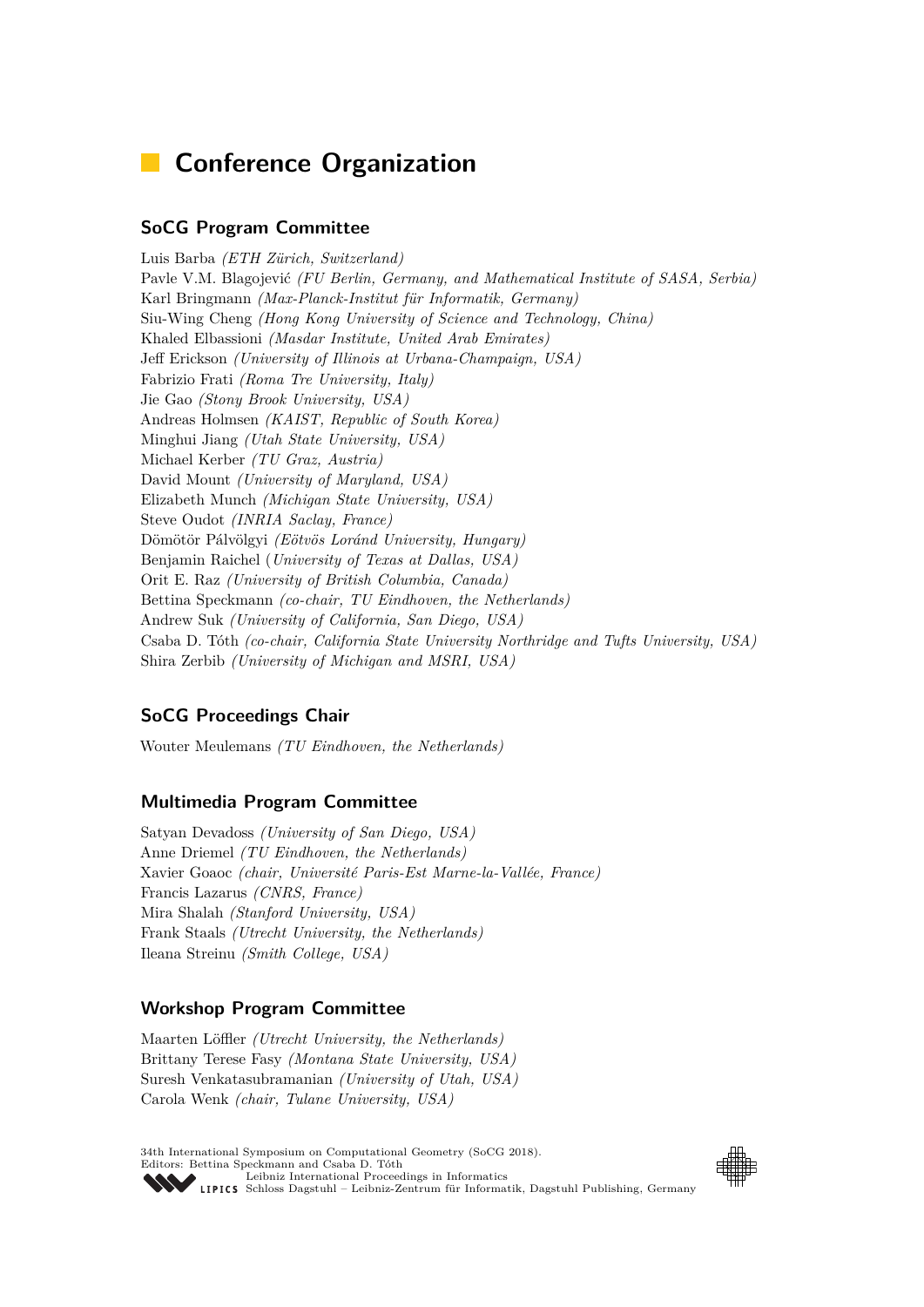#### **0:xiv Conference Organization**

#### **Young Researchers Forum Program Committee**

Peyman Afshani *(Aarhus University, Denmark)* Chao Chen *(CUNY Queens College, USA)* Elena Khramtcova *(Université Libre de Bruxelles, Belgium)* Irina Kostitsyna *(TU Eindhoven, the Netherlands)* Jon Lenchner *(IBM Research, Africa, USA)* Nabil Mustafa *(ESIEE Paris, France)* Amir Nayyeri *(Oregon State University, USA)* Don Sheehy *(chair, University of Connecticut, USA)* Haitao Wang *(Utah State University, USA)* Yusu Wang *(The Ohio State University, USA)*

#### **Local Organizing Committee**

Imre Bárány *(Rényi Institute of Mathematics, Hungary, and University College London, UK)* Balázs Keszegh *(Rényi Institute of Mathematics, Hungary)* Dezső Miklós *(Rényi Institute of Mathematics, Hungary)* Márton Naszódi *(Eötvös Loránd University, Hungary)* János Pach *(chair, Rényi Institute of Mathematics, Hungary, and EPFL, Switzerland)* Dömötör Pálvölgyi *(Eötvös Loránd University, Hungary)* Géza Tóth *(Rényi Institute of Mathematics, Hungary)*

#### **Steering Committee (2016-)**

Erin Chambers *(Saint Louis University, USA)* Dan Halperin *(secretary, Tel Aviv University, Israel)* Marc van Kreveld *(Utrecht University, the Netherlands)* Joseph S. B. Mitchell *(treasurer, Stony Brook University, USA)* David Mount *(University of Maryland, USA)* Monique Teillaud *(chair, INRIA Nancy – Grand Est, France)*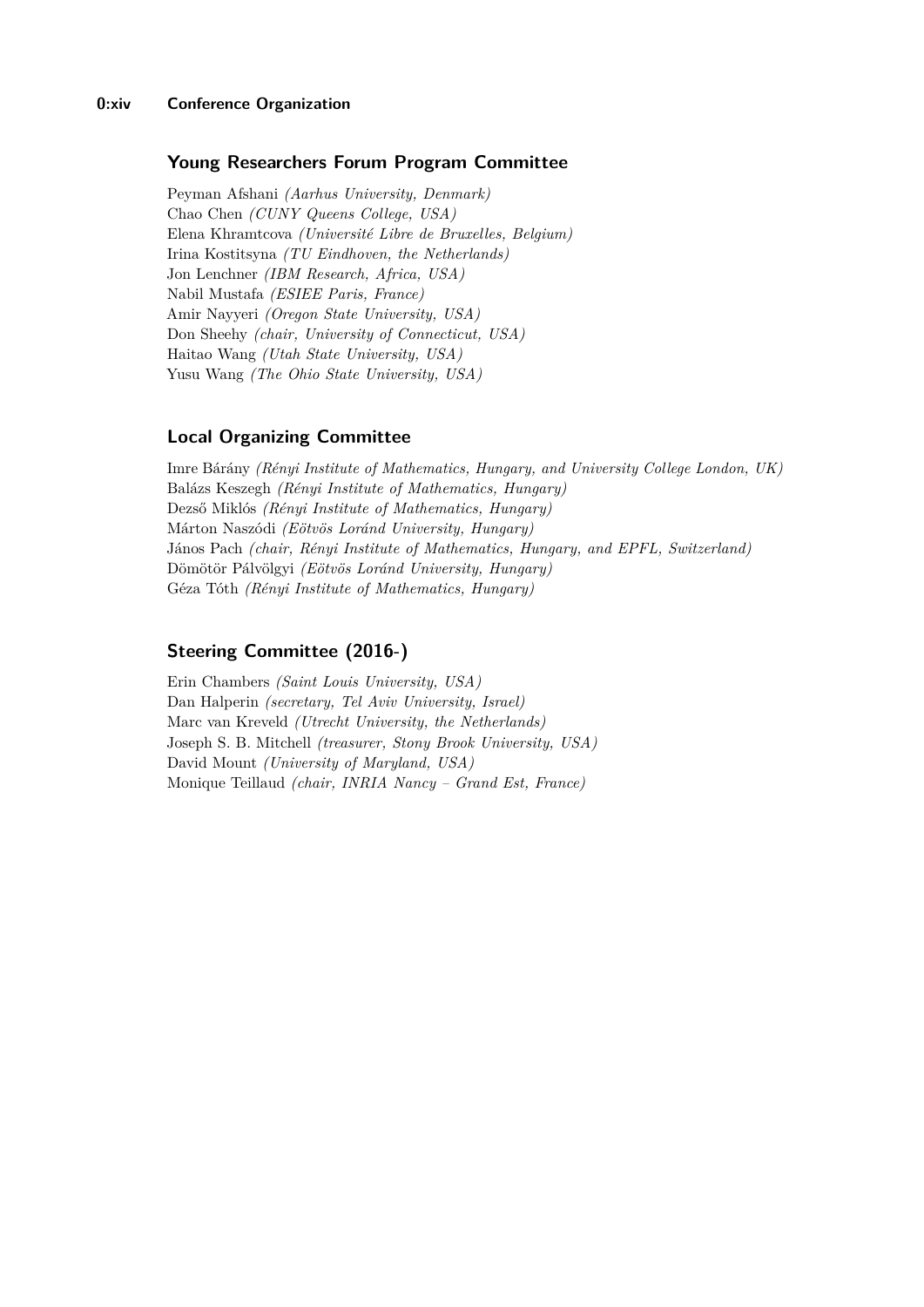### <span id="page-14-0"></span>**Additional Reviewers**

Mohammad Ali Abam Amir Abboud Ahmed Abdelkader Mikkel Abrahamsen Aditya Acharya Eyal Ackerman Michal Adamaszek Henry Adams Peyman Afshani Hee-Kap Ahn Oswin Aichholzer Hugo Akitaya Alexandr Andoni Patrizio Angelini Boris Aronov Sunil Arya Sergey Avvakumov Sang Won Bae Martin Balko Sayan Bandyapadhyay Bahareh Banyassady Jérémy Barbay Danielle Barnes Yair Bartal Abdul Basit Ulrich Bauer Michael Bekos Ioana Bercea Sergey Bereg Mark de Berg Nicolas Berkouk Therese Biedl Ahmad Biniaz Christopher Bishop Thomas Bläsius Jean-Daniel Boissonnat Nicolas Bonichon Édouard Bonnet Prosenjit Bose Magnus Botnan Cornelius Brand Mickaël Buchet Kevin Buchin Maike Buchin

Boris Bukh Sergiy Butenko Sergio Cabello Mathieu Carrière Michael Catanzaro Parinya Chalermsook Erin Chambers T.-H. Hubert Chan Timothy M. Chan Hsien-Chih Chang Yi-Jun Chang John Chaussard Frédéeric Chazal Chao Chen Otfried Cheong Markus Chimani Aruni Choudhary Jérémy Cochoy Vincent Cohen-Addad David Cohen-Steiner René Corbet Bruno Courcelle Justin Curry Guilherme D. Da Fonseca Giordano Da Lozzo Gábor Damásdi Philip Dasler Jean-Lou De Carufel Olivier Devillers Hu Ding Jiaxin Ding Vincent Divol Paweł Dłotko Michael Gene Dobbins Anne Driemel Adrian Dumitrescu Herbert Edelsbrunner David Eisenstat Marek Elias Ioannis Emiris Alina Ene David Eppstein Esther Ezra Sándor Fekete

Dan Feldman Stefan Felsner Alejandro Flores Velazco Steven Fortune Kyle Fox Dirk Frettlöh Florian Frick Sorelle Friedler Ulderico Fugacci Radoslav Fulek Bernd Gärtner Ellen Gasparovic Daniel Gerbner Robert Ghrist Panos Giannopoulos Anna Gilbert Chad Giusti Marc Glisse Xavier Goaoc Chaim Goodman-Strauss Lee-Ad Gottlieb Sathish Govindarajan Kasper Green Larsen Martin Gronemann Anupam Gupta Dan Halperin Sariel Har-Peled David Harris Meng He Martin Henk Greg Henselman John Hershberger Darryl Hill Michael Hoffmann Ivor Hoog V.D. Ingrid Hotz Tamas Hubai Alfredo Hubard R. Inkulu Martin Jaggi Bruno Jartoux Slobodan Jelić Ross J. Kang Iyad Kanj

34th International Symposium on Computational Geometry (SoCG 2018). Editors: Bettina Speckmann and Csaba D. Tóth [Leibniz International Proceedings in Informatics](http://www.dagstuhl.de/lipics/)

[Schloss Dagstuhl – Leibniz-Zentrum für Informatik, Dagstuhl Publishing, Germany](http://www.dagstuhl.de)

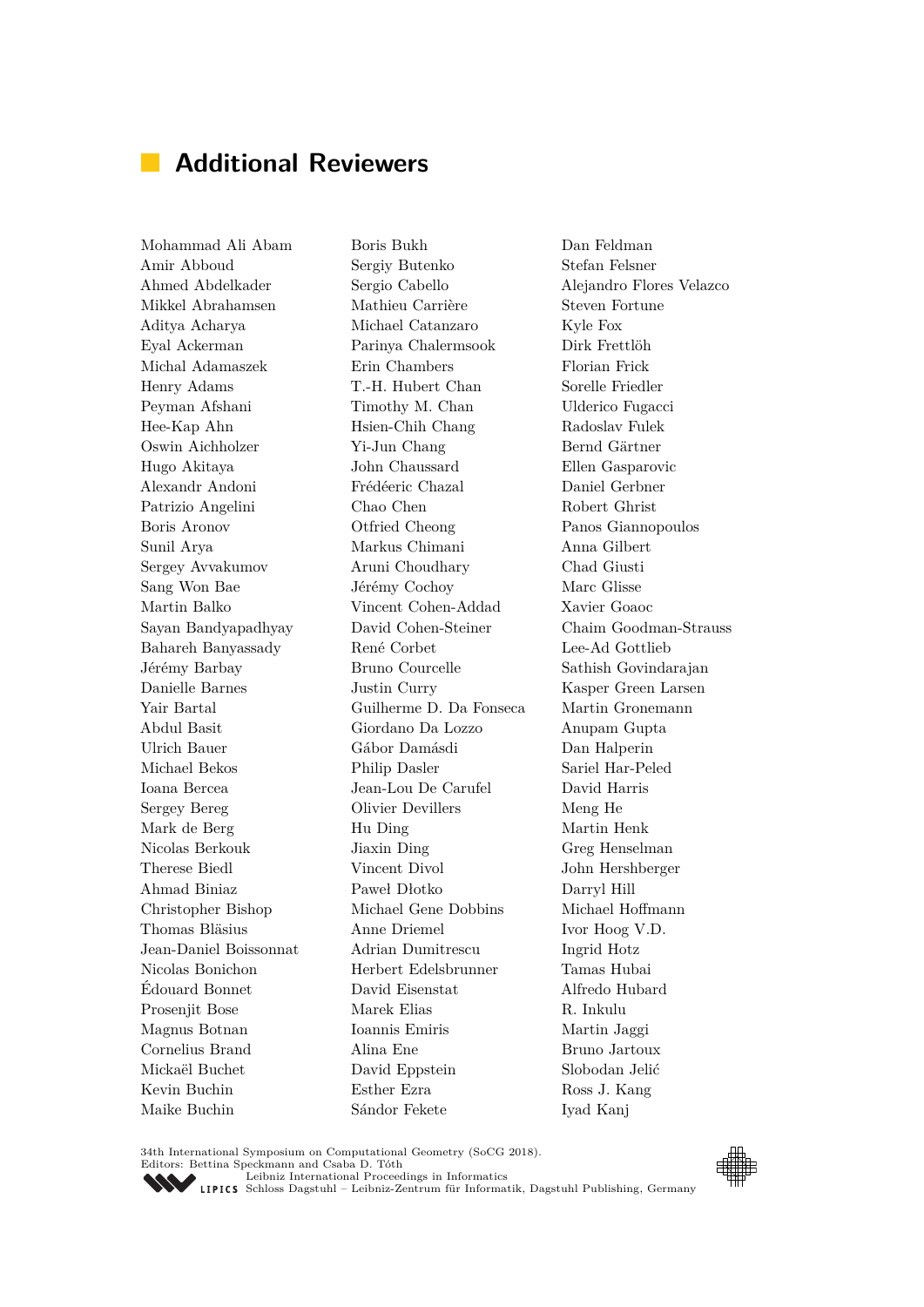Haim Kaplan Roman Karasev Matthew Katz Ken-Ichi Kawarabayashi Mark Keil Chaya Keller Balázs Keszegh Ralph Keusch Elena Khramtcova Minki Kim Guy Kindler David Kirkpatrick Sándor Kisfaludi-Bak Steven Klee Michal Kleinbort Matias Korman Dániel Korándi Miroslav Kramar Marc van Kreveld Sebastian Krinninger Slava Krushkal Nirman Kumar Piyush Kumar Marvin Künnemann Andrey Kupavskii Vitaliy Kurlin O-Joung Kwon Jan Kynčl Jean-Philippe Labbé Theo Lacombe Zsolt Lángi Seunghun Lee Erik Jan van Leeuwen Johannes Lengler Michael Lesnick David Letscher Rachel Levanger Christos Levcopoulos Bernard Lidicky Patrick Lin Chih-Hung Liu Anna Lubiw Ben Lund Alexander Magazinov Johann Makowsky Yuchen Mao Vasileios Maroulas Leonardo Martínez-Sandoval

Domagoj Matijević Tyler Mayer Gregory McColm Ali Mehrabi Arnaud de Mesmay Abhishek Methuku Frédéric Meunier Tamás Mezei Samuel Micka Tillmann Miltzow Mojgan Mirzaei Majid Mirzanezhad Joseph S. B. Mitchell Dylan Molho Debajyoti Mondal Fabrizio Montecchiani Shay Moran Pat Morin Dmitriy Morozov Shay Mozes Wolfgang Mülzer Nabil Mustafa Zoltán Nagy Waleed Najy Márton Naszódi Amir Nayyeri Ofer Neiman Yakov Nekrich Eran Nevo Trung Thanh Nguyen Arnur Nigmetov Gabriel Nivasch Jerri Nummenpalo André Nusser Joseph O'Rourke Eunjin Oh Yoshio Okamoto Aurélien Ooms Tim Ophelders Arnau Padrol Rasmus Pagh Gaiane Panina Evanthia Papadopoulou Dimitris Papailiopoulos Amit Patel Maurizio Patrignani Pavel Paták Zuzana Patáková

Michael Pelsmajer Richard Peng Jose Perea Ljubomir Perkovic Thang Pham Jeff Phillips Alexander Pilz Rom Pinchasi Cosmin Pohoata Alexey Pokrovskiy Marc Pouget Lionel Pournin Eric Price Siddharth Pritam Kent Quanrud Sharath Raghvendra Rajiv Raman Bhaskar Ray Chaudhury Saurabh Ray Ilya Razenshteyn André van Renssen Bruce Richter Vanessa Robins Liam Roditty Marcel Roeloffzen Edgardo Roldan-Pensado Vincenzo Roselli Günter Rote Alan Roytman Natan Rubin Ignaz Rutter Yogish Sabharwal Michael Sagraloff Gelasio Salazar Francisco Santos Rik Sarkar Radmila Sazdanovic Marcus Schaefer Jean-Marc Schlenker Christiane Schmidt Patrick Schnider Hannah Schreiber Matthias Schymura Don Sheehy Adam Sheffer Thomas Shermer Jonathan Shewchuk Ilya Shkredov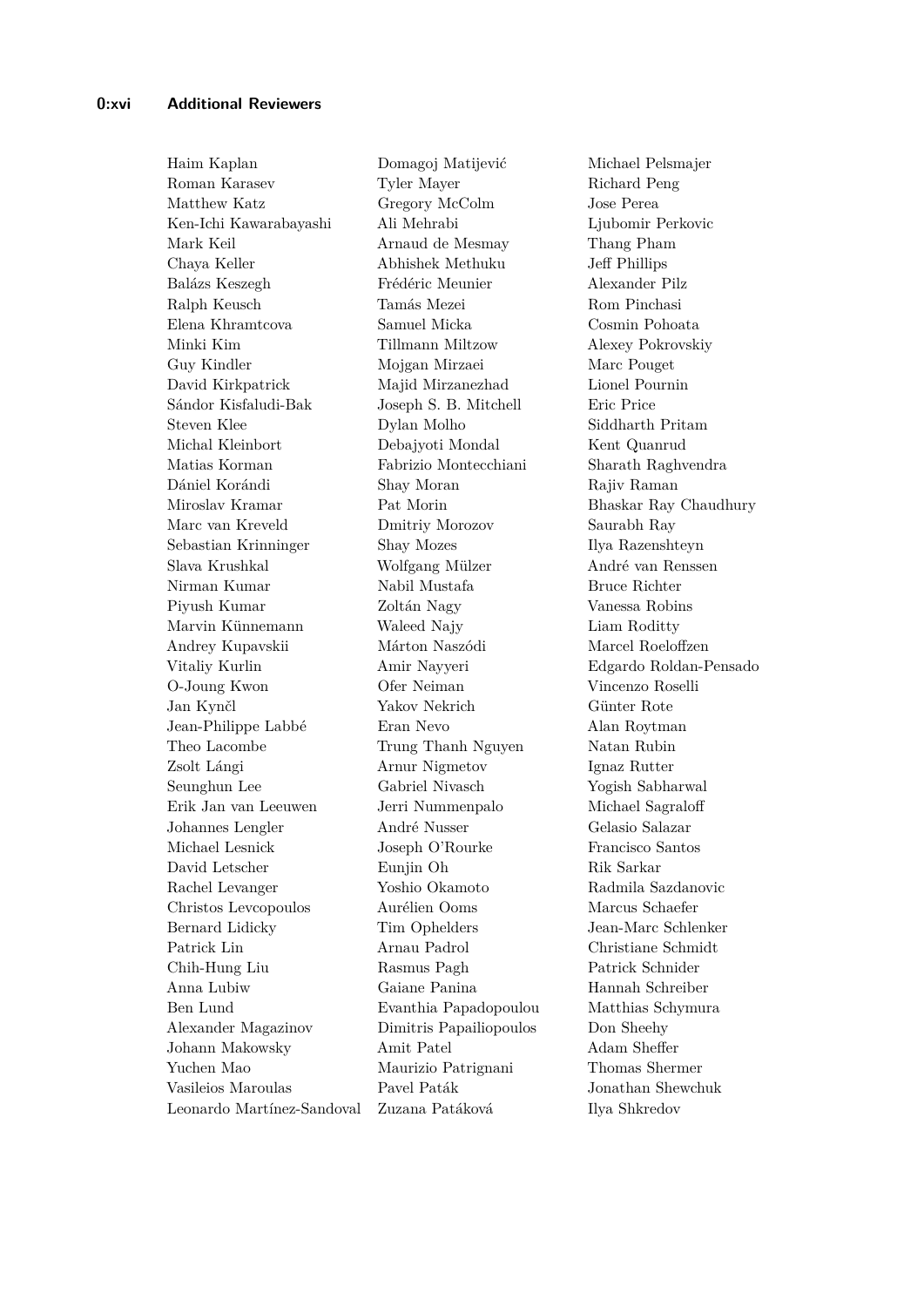#### **Additional Reviewers 0:xvii**

Anastasios Sidiropoulos Vin de Silva Francesco Silvestri René Sitters Arkadiy Skopenkov Mikhail Skopenkov Primoz Skraba Michiel Smid Shakhar Smorodinsky Pablo Soberon Israela Solomon Kiril Solovey Jonathan Spreer Frank Staals Frank van der Stappen Daniel Štefankovič Anastasios Stefanou Miloš Stojaković Darren Strash Christopher Sukhu He Sun Shuhao Tan

Martin Tancer Raphael Tinarrage Hans Raj Tiwary István Tomon Christopher Tralie Konstantinos Tsakalidis Katharine Turner Géza Tóth Torsten Ueckerdt Jérôme Urhausen Greg Van Buskirk Kasturi Varadarajan Mikael Vejdemo-Johansson Kevin Verbeek Sander Verdonschot Antoine Vigneron Máté Vizer Hubert Wagner Uli Wagner Bartosz Walczak Haitao Wang

Shiyu Wang Weifu Wang Yusu Wang Oren Weimann Shmuel Weinberger Rene Weller Mathijs Wintraecken Ching Wong Matthew Wright Christian Wulff-Nilsen Ge Xia Jinhui Xu Ke Yi Fang-Yi Yu Jingjin Yu Yelena Yuditsky Joshua Zahl Alireza Zarei Frank de Zeeuw Meirav Zehavi Ahad N. Zehmakan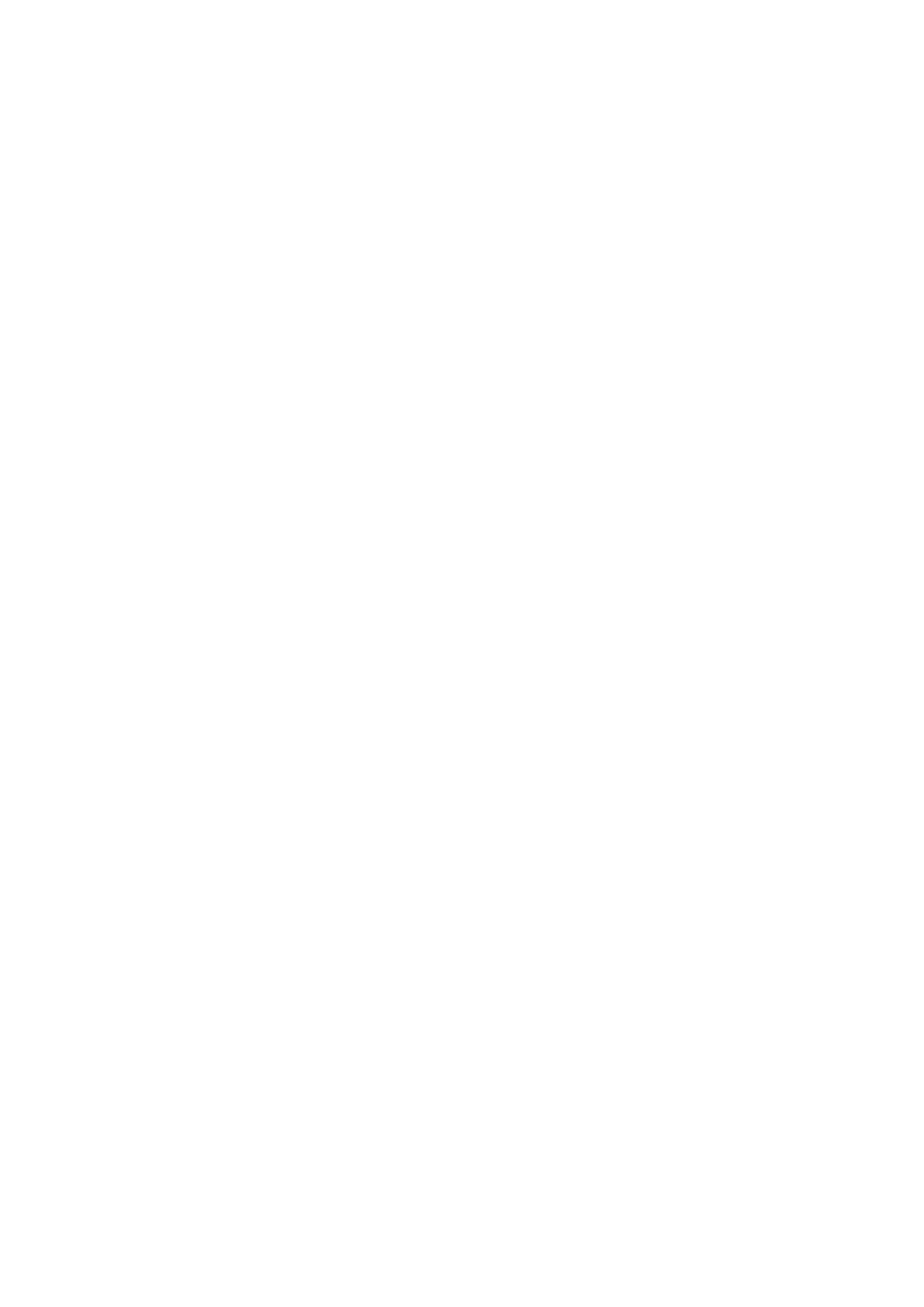# <span id="page-18-0"></span>**Acknowledgement of Support**

We are grateful to Rényi Institute of Mathematics for hosting and sponsoring CG Week 2018, and to the Hungarian Academy of Sciences (MTA) and the National Science Foundation (NSF) for their support.

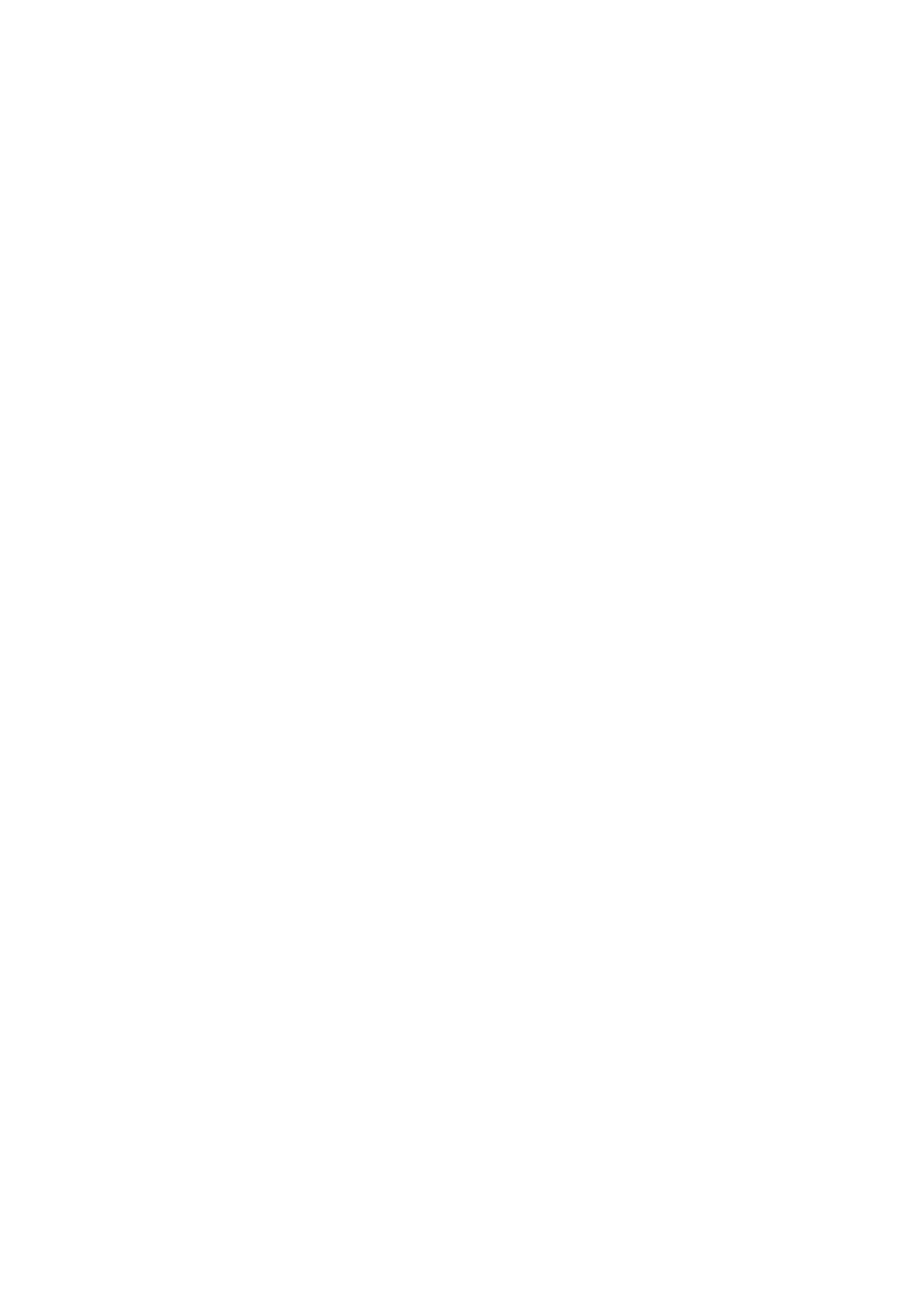# <span id="page-20-0"></span>**Invited Talk Stories Are Not Just Words: How Visualization Helps Us to Explain, Reason, Explore and Remember**

#### **Jo Wood**

giCentre City, University of London United Kingdom

#### **Abstract**

From Euclid's *Elements* and Liu Hui's *The Sea Island Mathematical Manual* through Decartes and Euler to Mandlebrot and Wolfram, we have always used images to assist telling stories about geometry. The long history of *proof without words* demonstrates that images alone can sometimes tell convincing mathematical stories. In a parallel history we have for millennia used careful geometric projection onto a plane to tell cartographic stories of discoveries made, lands yet visited and battles to be fought. In this talk I explore some of the examples and theory of storytelling using visualization and cartography in order to evaluate whether computational geometers have anything to gain through visual storytelling and whether some problems that persist in visual storytelling might be solvable by computational geometers.

I explore the coupling of textual narrative and visualization to support explanation and reasoning as well as more open-ended exploration by considering the *literate programming* approach advocated by Donald Knuth, the *computational essays* of Stephen Wolfram and the newly emerging paradigm of *literate visualization*. These are most readily seen in notebook environments of data science such as *R-Notebook*, *Jupyter Lab* and most recently *Observable*. I illustrate literate visualization with examples from these environments as well as one newly developed by the giCentre – *litvis*. I argue that visual approaches to computation are valuable as they support a shift from a dialogue between person and computer to one between people.

**2012 ACM Subject Classification** Human-centered computing → Information visualization

**Keywords and phrases** Literate visualization, geovisualization, storytelling, literate programming